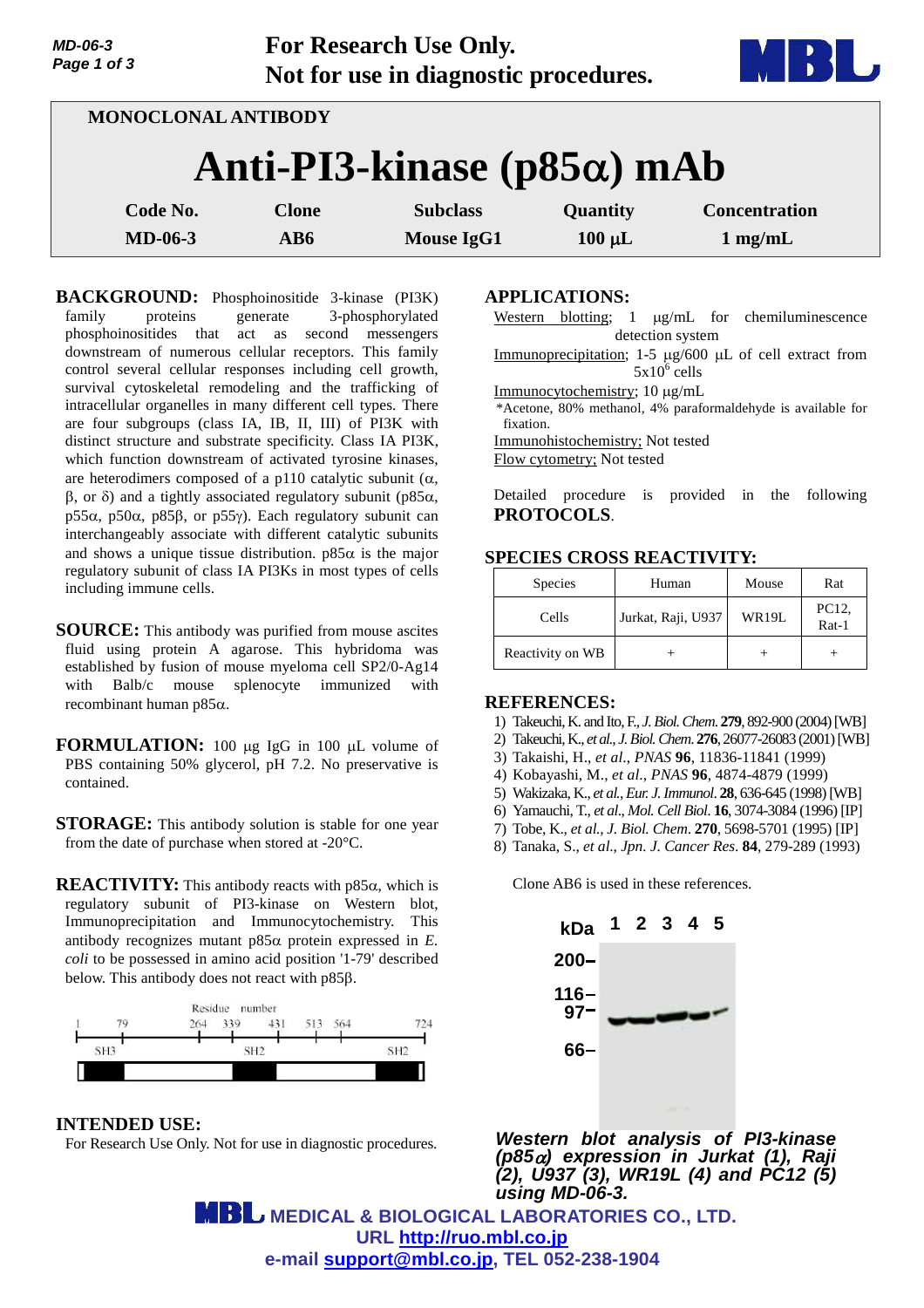## **PROTOCOLS:**

# **SDS-PAGE & Western Blotting**

- 1) Wash the cells 3 times with PBS and suspend with 10 volume of cold Lysis buffer [50 mM Tris-HCl (pH 7.2), 250 mM NaCl, 0.1% NP-40, 2 mM EDTA, 10% glycerol] containing appropriate protease inhibitors. Incubate it at 4°C with rotating for 30 minutes, then sonicate briefly (up to 10 seconds).
- 2) Centrifuge the tube at 12,000 x g for 10 minutes at 4°C and transfer the supernatant to another tube. Measure the protein concentration of the supernatant and add the Lysis buffer to make 8 mg/mL solution.
- 3) Mix the sample with equal volume of Laemmli's sample buffer.
- 4) Boil the samples for 2 minutes and centrifuge. Load 10  $\mu$ L of sample per lane on a 1-mm-thick SDS-polyacrylamide gel and carry out electrophoresis.
- 5) Blot the protein to a polyvinylidene difluoride (PVDF) membrane at 1 mA/cm<sup>2</sup> for 1 hour in a semi-dry transfer system. (Transfer Buffer: 25 mM Tris, 190 mM glycine, 20% MeOH). See the manufacture's manual for precise transfer procedure.
- 6) To reduce nonspecific binding, soak the membrane in 10% skimmed milk (in PBS, pH 7.2) for 1 hour at room temperature, or overnight at 4°C.
- 7) Incubate the membrane with primary antibody diluted as suggest in the **APPLICATIONS** for 1 hour at room temperature. (The concentration of antibody will depend on condition.)
- 8) Wash the membrane with PBS-T [0.05% Tween-20 in PBS] (5 minutes x 6 times).
- 9) Incubate the membrane with 1:10,000 of Anti-IgG (Mouse) pAb-HRP (MBL; code no. 330) diluted with 1% skimmed milk (in PBS, pH 7.2) for 1 hour at room temperature.
- 10) Wash the membrane with PBS-T (5 minutes x 6 times).
- 11) Wipe excess buffer on the membrane, then incubate it with appropriate chemiluminescence reagent for 1 minute.
- 12) Remove extra reagent from the membrane by dabbing with paper towel, and seal it in plastic wrap.
- 13) Expose to an X-ray film in a dark room for 5 minutes. Develop the film as usual. The condition for exposure and development may vary.

(Positive controls for Western blotting; Jurkat, Raji, U937, WR19L and PC12)

### **Immunoprecipitation**

- 1) Collect the cultured cells from 75-cm 2 flask (containing about  $5-10 \times 10^6$  cells).
- 2) Wash the cells 2 times with PBS and suspend with 1,200  $\mu$ L of cold Lysis buffer [50 mM HEPES (pH 7.5), 250 mM NaCl, 0.1% NP-40, 5 mM EDTA, 10% glycerol] containing appropriate protease inhibitors. Incubate it at 4°C with rotating for 30 minutes, then sonicate briefly (up to 10 seconds).
- 3) Centrifuge the tube at 12,000 x g for 10 minutes at 4°C and transfer the supernatant to another fresh tube.
- 4) Add 50 µL of 50% protein G agarose beads in the

supernatant. Incubate it at  $4^{\circ}$ C with rotating for 60 minutes.

- 5) Centrifuge the tube at 12,000 x g for 5 minutes at 4°C. Supernatant is equally divided into another two tubes.
- 6) Add Mouse IgG1 (isotype control) (MBL; code no. M075-3) or Anti-PI3-kinase ( $p85\alpha$ ) mAb (MBL; code no. MD-06-3) at the amount of as suggested in the **APPLICATIONS** to the supernatant. Vortex briefly and incubate with gently agitation for  $30-120$  minutes at  $4^{\circ}$ C.
- 7) Add 20 uL of 50% protein G agarose beads into the tube. Mix well and incubate with gentle agitation for 30-60 minutes at 4°C.
- 8) Wash the beads 3-5 times with ice-cold IP buffer [10mM Tris-HCl (pH7.4), 150mM NaCl, 0.1% NP-40], centrifuge the tube at 2,500 x g for 10 seconds.
- 9) Resuspend the beads in 30 µL of Laemmli's sample buffer, boil for 3-5 minutes, and centrifuge for 5 minutes. Use 15 L/lane for the SDS-PAGE analysis. (See **SDS-PAGE & Western blotting**.)

(Positive control for Immunoprecipitation; Jurkat)



*Immunoprecipitation of PI3-kinase (p85) from Jurkat cells with MD-06-3 (1) or mouse IgG1 (2). After immunoprecipitated with* the *immunocomplex was resolved on SDS-PAGE and immunoblotted with MD-06-3. Jurkat crude lysate was resolved in lane 3.*

#### **Immunocytochemistry**

- 1) Culture the cells in the appropriate condition on a glass slide. (for example, spread  $10<sup>4</sup>$  of cells per one well, then incubate in a CO2 incubator for one night.)
- 2) Fix the cells by immersing the slide in acetone for 10 minutes on ice.
- 3) Wash the slide with PBS (5minutes x 3 times).
- 4) Cover the cells with blocking buffer (normal goat serum containing 1 mg/mL normal human IgG) for 10 minutes.
- 5) Tip off the blocking buffer, add the primary antibody diluted with PBS as suggested in the **APPLICATIONS** onto the cells and incubate for 30 minutes at room temperature. (Optimization of antibody concentration or